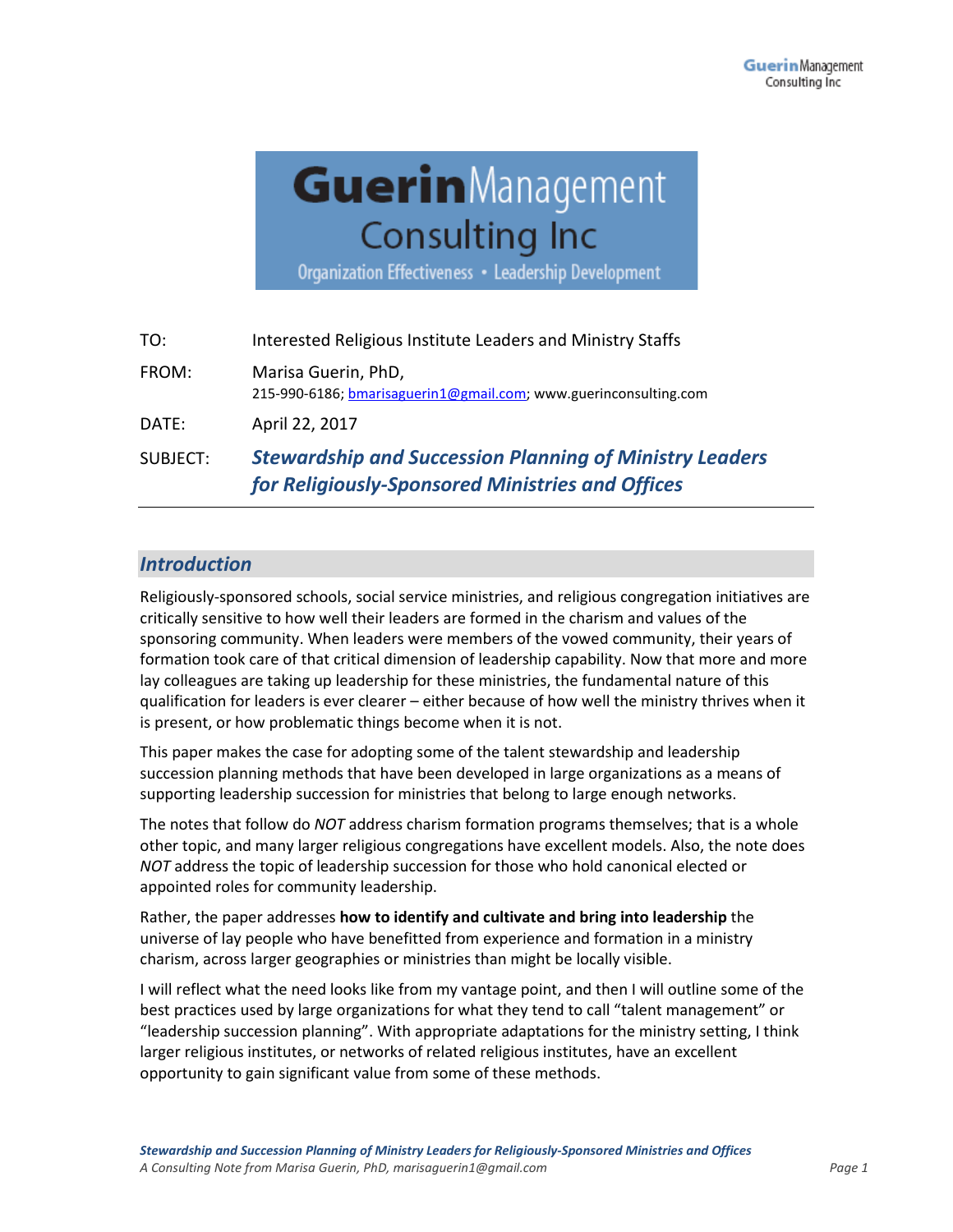# *The Need and Current Gap*

I am aware that a key concern for apostolic religious communities is the future leadership pool available for their sponsored or affiliated ministries. This concern is independent of the details of canonical sponsorship structures or legal relationships but it does assume there is an intention to maintain the ministry in the tradition of the sponsoring community.

The ethos at the heart of a religiously-sponsored institution depends on leaders that are not only competent administrators but also persons formed in the tradition, values, and spirituality of the gospel charism of the founders.

When such leaders are already vowed members of the community their formation is a given, part of their preparation for vowed membership, even though each person lives that charism uniquely and not all vowed members are qualified for or temperamentally suited to leading institutional ministries.

As increasing numbers of lay persons take up leadership roles in ministries or offices of religious organizations, the focus on lay formation has been an important focus and will continue to expand. There are now and there will be in the future excellent programs for the formation of Boards of Directors or Trustees, for Chief Executives and Administrators, for faculty and staff and co-ministers and Sponsor Councils, etc.

While the formation of lay leaders is an important factor, it is already receiving attention; therefore, it is **not** the main focus of this paper.

By contrast, I observe that there is little systematic attention currently given across entire Institutes to the identification of leaders of ministries or functions who might succeed current leaders when the time comes for them to move on to another ministry or to step down from a full-time ministry role.

Within the local geographies surrounding religious ministries, there tends to be a strong informal network of relationships among vowed members and usually also with associates and other colleagues. Presumably these local and community networks are functioning to fill local leadership succession needs.

However, it is hard for members and associates in one geographic area, district, or province to know well their counterparts in another area. This is probably also true for the laity who are coministers in the offices and institutions operated by the religious institute.

As far as I can discern, there does not appear to be a developed, purposeful, and systematic method at the level of whole Institutes for matching qualified candidates from within the wider network to upcoming openings in valued ministries. And if that is not in place, even less so is there any conversation about how networks of apostolic religious institutes could collaborate in the identification and career development of lay ministry partners.

If this interpretation is correct, then the full potential of those committed to a ministry career is still untapped.

# **Personal Experience**

I experienced the need for such a system first-hand when I served on the Board of a sponsored ministry that was seeking a leadership succession candidate, with a strong preference for someone formed in the charism of the founding community.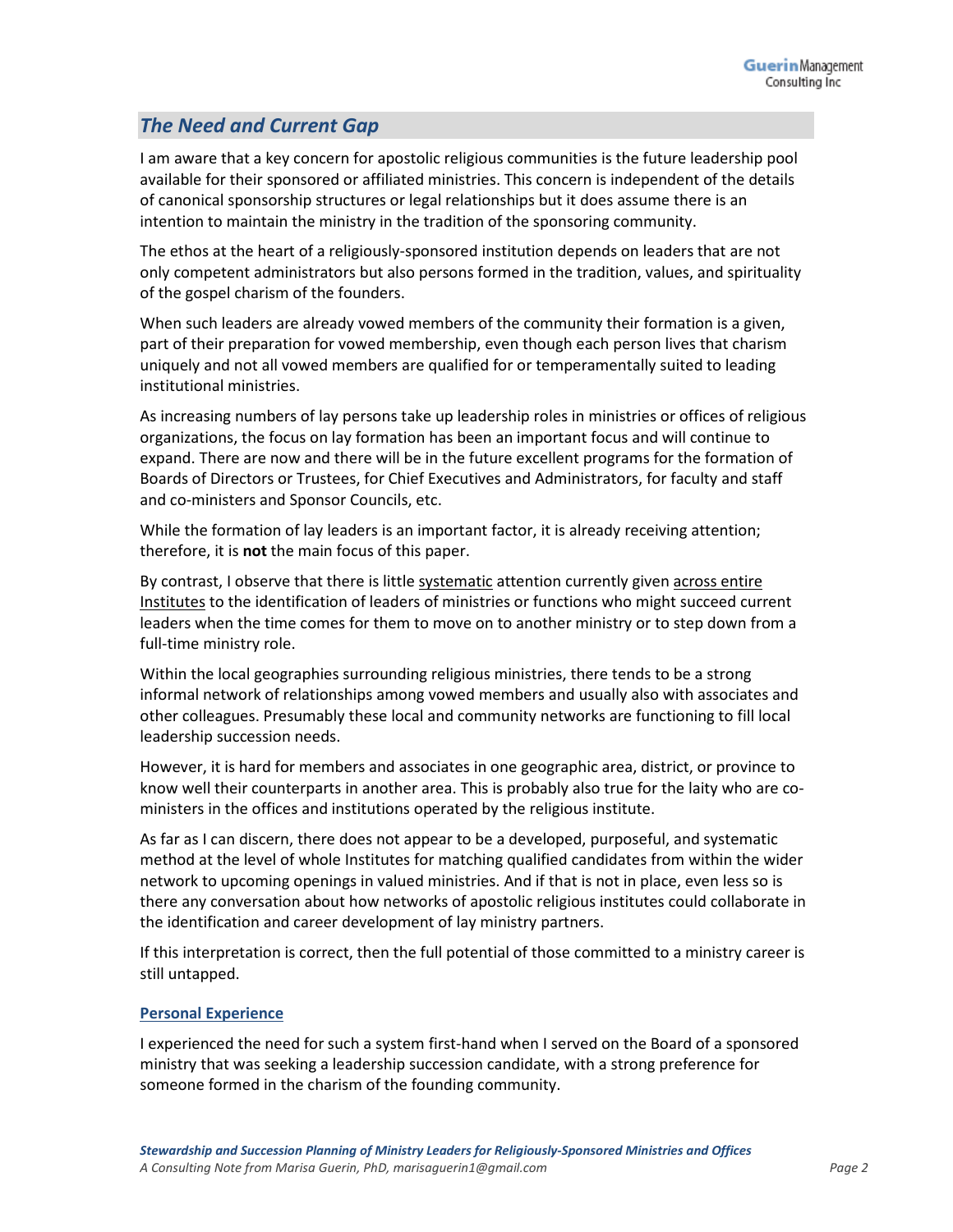What the Board learned is that it proved very difficult to communicate this need effectively across the congregation. The existing communication channels and media that were available to use (weekly email bulletins for the most part and some mailing lists) weren't optimal for surfacing candidates, especially if suitable candidates might be people already fully engaged with their current role and not looking for a new assignment. No central lists, groups, or structures seemed designed to facilitate the task of leadership succession. The identification of potential candidates mainly proceeded in a time-intensive personal-networking; in other cases, search firms are used to fill the sourcing gap. I have a hunch that my experience is not unique.

# **Two Drawbacks of Informal Processes**

Personal networking is good and should certainly remain. It is the selection process in which most people feel confidence. However, in organizations that are very large and geographicallydispersed, personal networking has two liabilities. First, is not efficient enough to carry the full burden effectively, which probably means unpredictable or inconsistent results that depend on local conditions and networks.

Additionally, networking methods via personal trust networks can also inadvertently contribute to a significant reduction in the diversity of the candidate pool, since the information is traveling primarily through networks of kindred spirits. Those who are from different age cohorts, racial backgrounds, or ministry experiences may be missed or overlooked simply because such networks have a life of their own. (It is worth noting also that sourcing of talent via informal personal networks is one of the many invisible ways that systemic "-isms" are unconsciously enacted in our society.)

By contrast, large business and nonprofits including many hospital systems rely on welldeveloped practices for talent stewardship and leadership succession planning so that the "supply" and "demand" of leaders can be kept in balance and so that the organization is wellprepared with a strong and diverse pool of potential candidates when critical positions must be filled.

# **Two Blind Sides Need Correcting: "What will be needed?" and "Who is prepared?"**

My experience leads me to conclude that the missing variable is useful, current, relevant **information** and a **process** for stewardship and discernment for leadership succession.

At present, Boards and other leaders lack visibility into the depth of the potential leadership pool across a given institute. In similar fashion, qualified and motivated people in current ministries lack visibility into possible future positions that would enable them to continue to contribute to the mission.

This means that both sides of the succession planning process are blind to their full options the side represented by ministries that now or soon will need candidates for leadership succession, and the side represented by persons formed in the charism who are desiring to work in the mission. The first one is the "demand" side and the second is the "supply" side, to use economic terms.

#### **Best Practices to Consider**

There might be value in exploring the implementation of some of the most useful features of leadership succession processes. In my prior career as a corporate Human Resources executive for an international company, I was responsible for implementing global talent management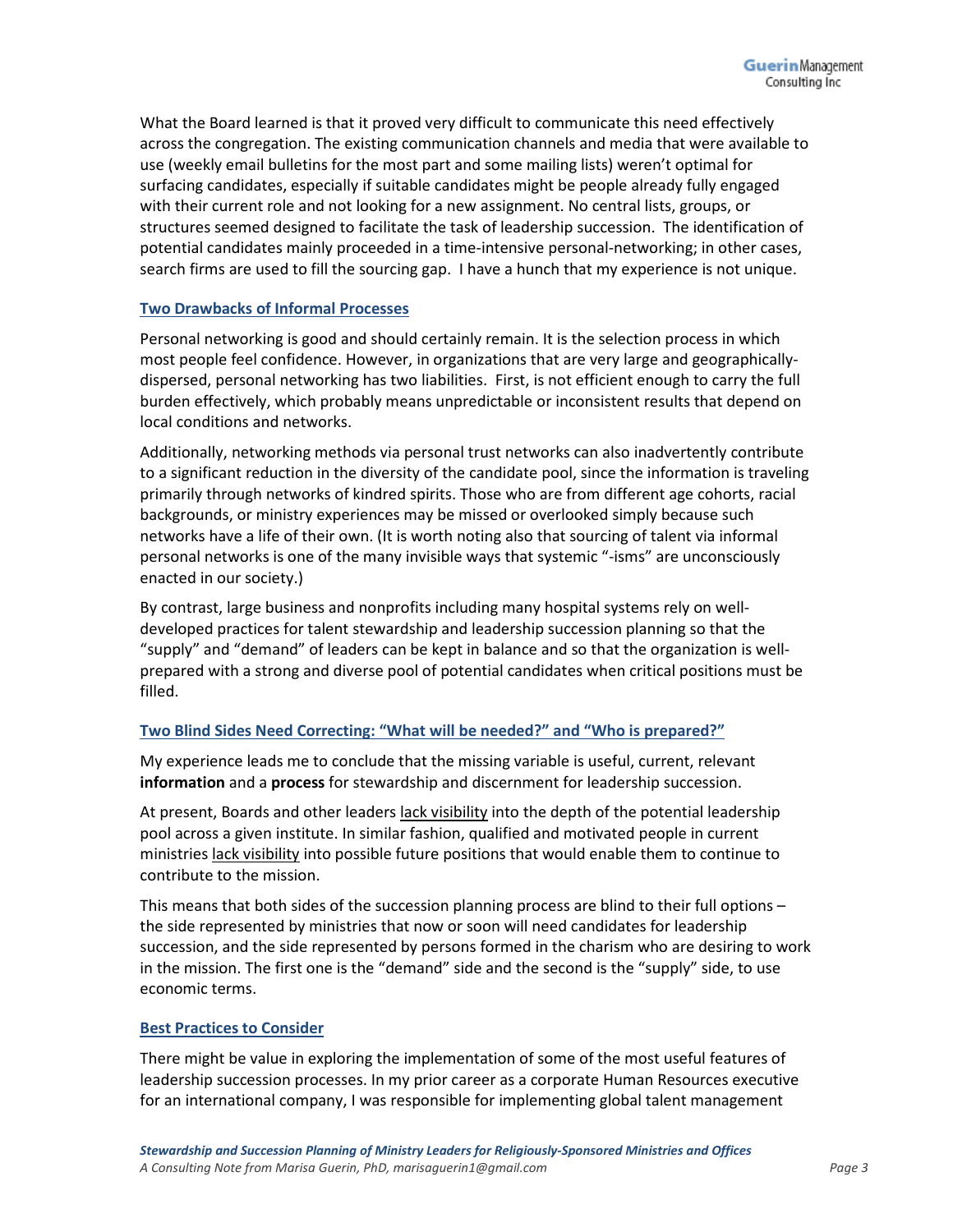and leadership succession processes which were regarded as industry models. I won't recommend that religious institutes adopt such systems in totality but I will outline three of the most effective practices in case they seem useful in your context.

- (1) Annual Leadership Succession Reviews at three levels: local, province, and institute;
- (2) A Leadership Succession Data Base
- (3) Proactive Planning

By contrast with other projects, leadership succession planning is one that has modest staff support requirements and doesn't entail much expense in physical assets or equipment. Its cost is almost entirely the willingness of leaders to give **time** to an organized process, which will almost certainly save them time down the road when the crises of succession come due.

# *Best Practice #1: Annual Leadership Succession Reviews*

The foundation stone for effective leadership succession planning is a regular process that gets high quality attention from the responsible leaders and Boards. Once in place, it need not be onerous, and in fact, many corporate leaders report that the time they spend in leadership succession planning sessions is the most fruitful of all their activities.

The concept is simple: At each relevant level of the organization, a committee of leadership is accountable to prepare an annual review of two things: people capable of ministry leadership, and key leadership positions. The primary source for the review is the local level, which then feeds forward to province/district or similar if existing, and then to institute level reviews. A once-a-year requirement ensures that all parts of the system work in tandem. *(See process flow chart attached to end of this document.)*

#### **Level I Annual Review: Local Ministries**

The first level for the annual review happens at each ministry or office or organizational unit itself, and it is the strong base on which every subsequent activity rests. In each school or retreat center or other ministry, every year there would be a report prepared and reviewed in a dedicated meeting by the senior administrator and the appropriate Board committee -- often, the Executive Committee.

The report would answer at least two questions:

(1) "Which leadership **positions** in this organization are most critical for its sustainable ministry future?" and

(2) "Which **persons** currently working or volunteering at this ministry have the potential and the willingness to be ministry leaders in the future?" This includes both vowed members and lay colleagues or associates, and it could include paid staff, volunteers, and Board members.

The two questions are separate: roles, and persons. Further queries might be made because additional information might be useful to the Board or leadership, such as "How diverse is our organization?" and "What is the estimated timing of future leadership succession needs based on retirement projections?" and "Are there potential successors from within the organization in line for any of the key roles?"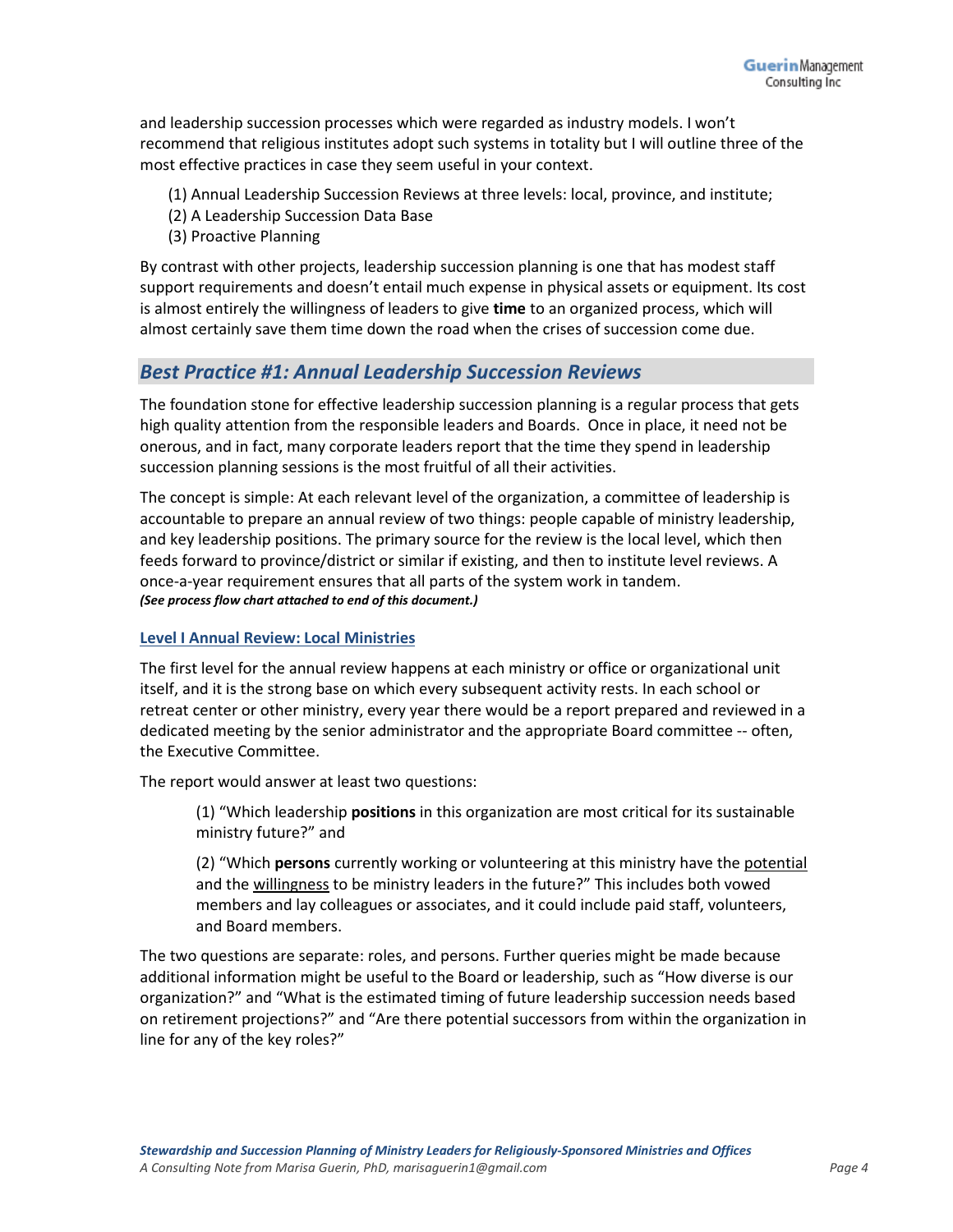#### *Rich Content*

When the report is prepared, it would be more than a list – it would have a commentary that covers additional useful information. For example, if the key roles for that ministry are the senior administrator position and the Board Chair position, the commentary might indicate an estimated time before a potential retirement of the administrator or the known term expiration of the Board chair, whether there is an internal pool of potential successors, and perhaps some of the requisite or desired qualifications for successors.

An organization chart could show how the key positions relate to other positions and how many other ones there are. General background data might include the demographics of the staff and Board (age, race, gender, or other relevant features).

Larger ministries might have a number of positions listed as key for the future, smaller ones may have only one or two.

#### *Personal Contact*

Regarding persons listed as having future leadership potential in a sponsored ministry, the report should reflect what the person himself or herself actually is interested in, as well as what kind of potential the administration/Board assesses them to have. (This model does have a place for the discernment of the call experienced by the individual working in the ministry.)

Among other things, an important question to know the answer to is whether a talented committed person in one ministry would be willing to consider working in another ministry if it entailed a geographic move. The question doesn't imply any final commitment on either party's side – it is simply an indicator for estimating possibilities. Of course, including this kind of information in an annual review means that at some point each year, the leaders must have a conversation with those individuals to discuss their ministry career goals and hopes.

#### *Catalyzes Action*

Besides being submitted annually as a report to whatever entity has responsibility at the next level up, this local level annual review can be enormously helpful to the ministry itself. It keeps the administration and the Board regularly updated about the sustainability of the people resources for the ministry. It can mobilize action to develop promising individuals. It can inform recruitment practices to increase the staff or Board diversity in age, race, or professional backgrounds.

In each case, the annual review should result in a set of action steps that will address any immediate needs that are surfaced by the review and to build the longer term strength of the people resources of the organization.

#### *Staff Support*

The preparation of the information for such a review should be considered a Human Resources task for the organization; given that most smaller ministries do not have a dedicated HR person, the development of the report material would have to be taken up by an appropriate existing member of the administration or with the help of someone from the religious institute staff.

This local stewardship responsibility should not be thought of as a luxury or an option. If a ministry has matured so that it is investing time and care in the proper stewardship of its financial resources, it is ready for a similar level of attentive review to the even more critical resource of people.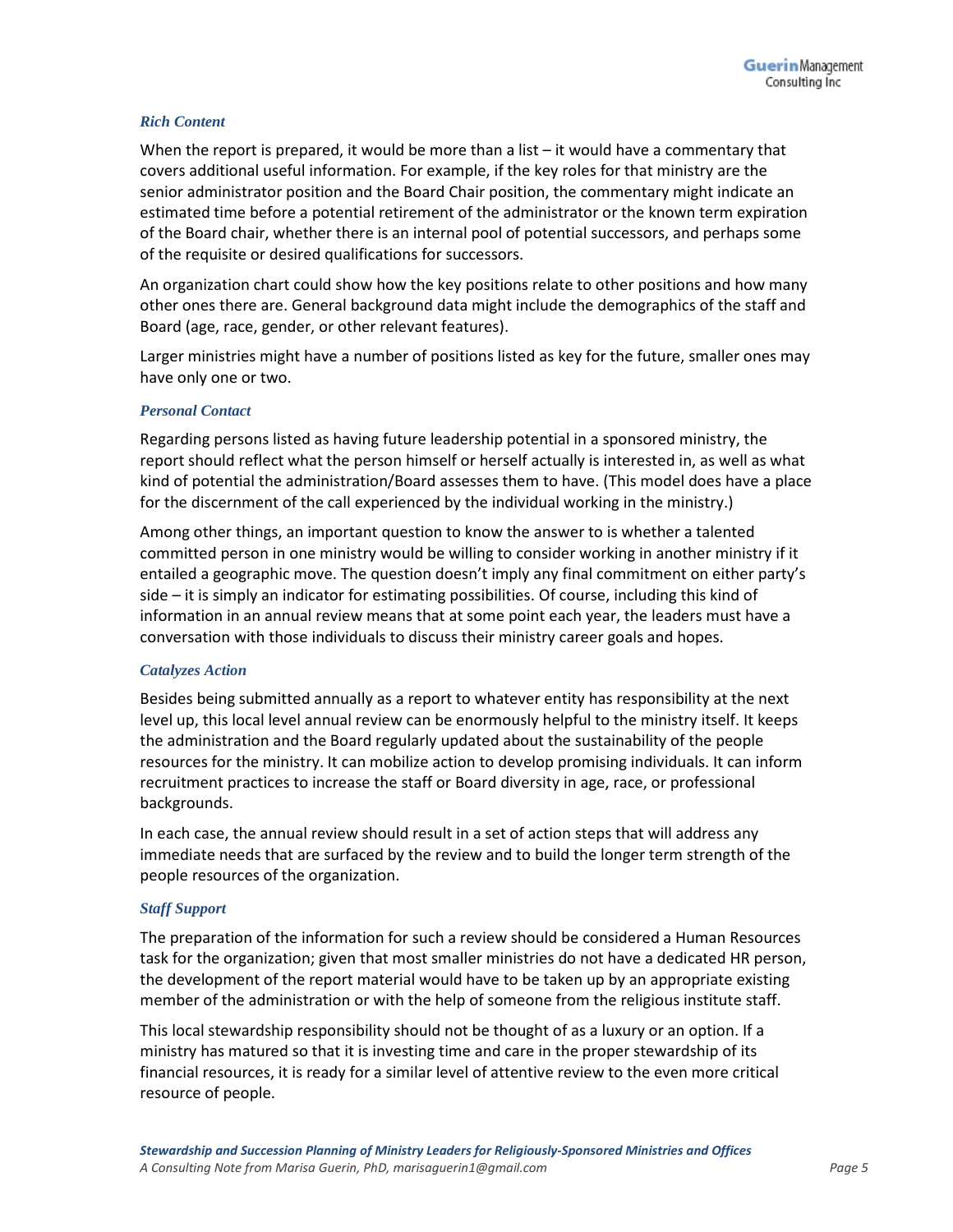#### **Level II Annual Review: Province or District or Community or School System, etc. – If Existing**

The second level for the annual review happens at the next-larger level of the system, and there are two purposes for this review: (1) To inform and "calibrate" leaders across a wider span about the status of leadership talent and succession issues; and (2) To add to the data information about positions and people who function at this next level…for example, Sponsor Council roles, or ministry office roles, or new initiatives, and the persons in these roles.

The second level review committee would involve an appropriate group of elected or appointed leaders and Board or advisory persons. It is important that people-review processes engage leaders who allow the group to "skip a level". Why? Because if the people doing the reviewing are exclusively the direct supervisors of the people who might be recommended for a new post some day, they may have a conflict of interest – they will desire to hold on to their best people, of course. A review committee is well-grounded with the addition of some persons from the next level up, who have a primary focus on the good of the whole.

#### *Aggregate and Expand the Picture*

The annual review at this level would entail a meeting dedicated to careful examination and discussion of two things:

(1) The aggregated reports from all of the ministries within the Institute regarding their positions, potential future leaders, and other people-data; and

(2) The key positions and persons with potential who are working at this next larger level, and perhaps most important, what are the current or anticipated needs for people who could step up to new ministry efforts to meet unmet needs.

The purposes of this annual review would be to gauge the depth of the ministry leadership pool, the state of the leadership succession challenges, and other important measures of sustainability and to facilitate the process of connecting potential talent in one ministry with an impending opening in another ministry. It is the last purpose that begins to create the visibility and the ability to source possible candidates across a wider scope of ministries.

#### *In-Person Discussions Valuable*

Some committees might prefer to do this review by inviting ministry administrators and Board Chairs to discuss their individual reports with them, in separate meetings or in a common meeting. At least initially, that kind of conversation is helpful because it involves "calibration".

For example, it might be helpful to notice and compare assessment methods if one ministry shows up with a list indicating that 95% of its people are capable of a future ministry leadership role and another ministry comes indicating that 5% are capable of that future potential. Is the first over-estimating its people? Or is the second under-developing its people? Or some of both? There might be no right answers, but the conversation itself leads to increased ability to compare views productively. It also has the indirect effect of telling those involved with the ministries that leadership is as attentively interested in the people side of the ministry as it is in the financial side.

#### *Careful Handling of Private Data*

Please be mindful that meetings of this sort – discussing people and positions – are best done in a face to face setting, and should be treated with appropriate confidentiality – recorded in updates to the data base but with suitable privacy for the individuals involved.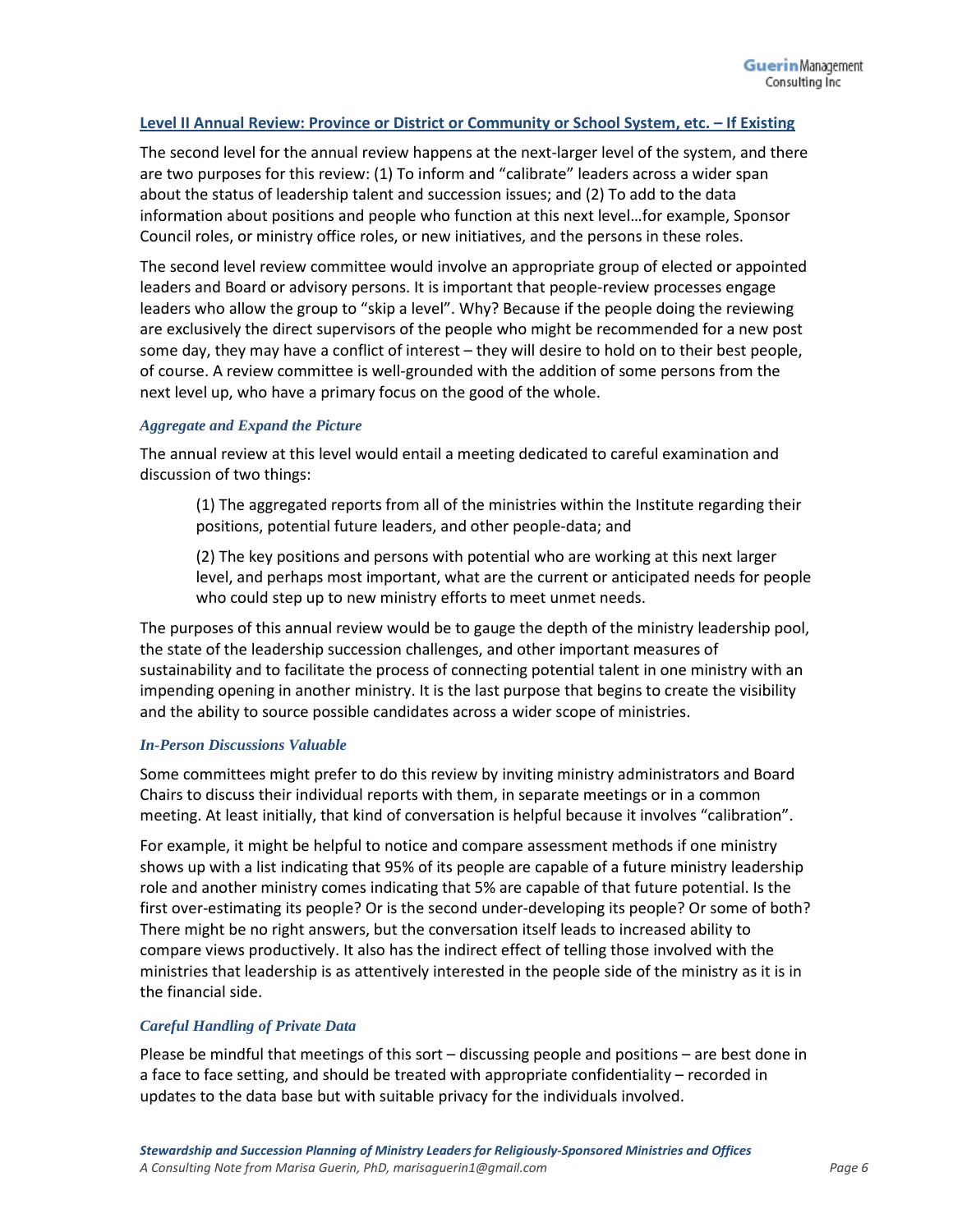As with the local level, the preparation of data and the report at this level will require the time and attention of a staff person in support of the leadership.

# **Level III Annual Review: Institute as a Whole and/or a Network of Related Institutes**

The fullest potential can occur when the Institute as a whole is attending to leadership succession planning, or if a process can be developed for review of openings and talent that engages multiple institutes with similar ministries, such as secondary schools. One way to do this would be for the annual review process to occur in depth in a specially-focused once a year session of an institute committee.

#### *Aggregate and Expand the Picture Yet Again*

The input to this institute level of review would be the aggregated reports from each of the intermediate units, plus similar review information on key positions and people with potential who are serving at the level of the institute as a whole.

The product of such an Institute level review process would be an evergreen and annually updated base of information that covers all the key positions in sponsored ministries and offices, all of the people with potential and interest in future leadership in ministry, and some sense of the timing and "pipeline" for leadership succession across the ministries of the institute. The data base should be maintained at the institute level, accessible to each of the levels that contributed to the data. This will return great benefit to them when they are interested in identifying potential candidates for their various openings.

#### *Guides Wider Deliberations*

At this widest level of the institute as a whole, the annual review process would be less likely to result in specific people moves but more likely to inform the creative planning and ministry initiatives of the institute and its component districts. For example, an annual leadership succession conversation is an excellent opportunity for discussion of diversity, of ministry maturity, of shared priorities for ministry, of the interests and desires of younger members, of the effectiveness of the formation and nurturing of lay leadership, and other human resources issues.

#### **Point of Special Emphasis: This is** *Leadership* **Work, not Data Work**

The review process depends on gradually building a useful data base, but more important than that, it depends on thoughtful conversations about leadership needs and the qualifications of persons in the ministry. A data base of many names is not in itself the solution – it is the willingness of leadership and Boards to use their judgment to calibrate and discern good matches and future potential. I am emphasizing this because I don't want you to be inclined to dismiss these processes as "technology" or "information systems". There is no doubt that good information will be critical – but it only becomes useful information if persons of good judgment have created it in the first place.

Let me also recognize that many leaders of faith based organizations have a hard time with the idea that you should differentiate positions or people on the basis of criticality for the future. Their instinct is that all people and positions on the team are critical. At the level of community, integrity, respect and teamwork this is certainly true.

But if some *ROLES* carry responsibilities that are extremely important and for which a great deal of discretion is used in selecting the incumbent, then these are examples of differentiations that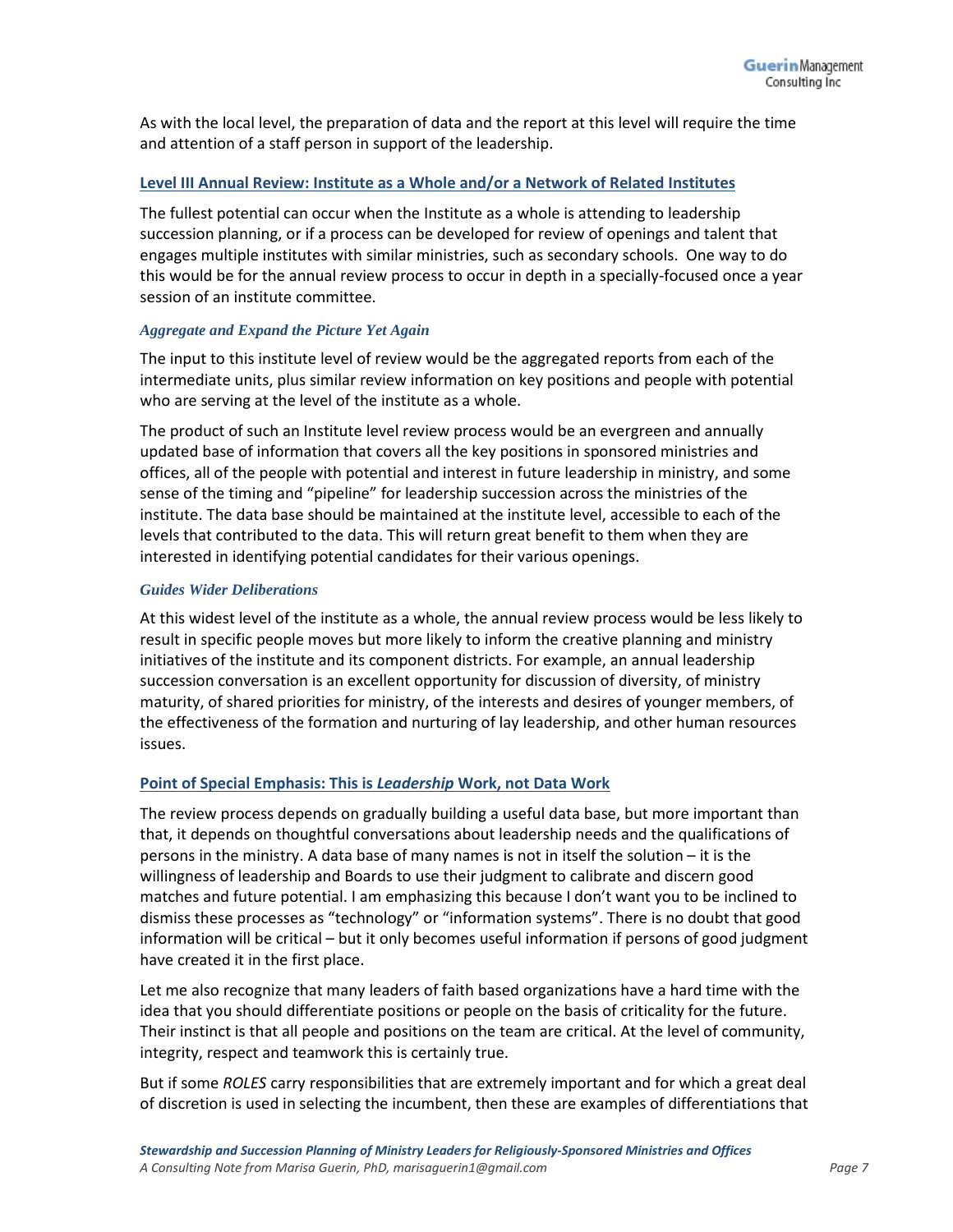must be stewarded well by the sponsoring community or Board. Also, some *PEOPLE* on the staff or Board have broader capabilities than others and their gifts can be invested in suitable roles in the future. This is also a stewardship responsibility.

Explicitly differentiating people can be uncomfortable if it feels like one is playing favorites or discriminating unfairly, but this need not be the case.

(a) The truth is we cannot avoid the automatic internal process of judging people and performance – we *do* make differentiations; they should be examined and exposed to the light of conscious reflection.

(b) Leaders should not duck the responsibility to make thoughtful, fair judgments and decisions when such stewardship work is appropriate.

# *Best Practice #2: A Leadership Succession Data Base*

It should be evident from the preceding discussion of the annual review process that a common, user-friendly, accessible data base is the necessary tool for all ministries and Communities to populate from their review processes.

#### *Simple and In Common is Essential*

The most efficient approach to this idea of Institute-wide leadership succession is NOT to have each ministry and Community do their own thing, but rather to agree in advance about the basic, simple format that all parts will use in preparing their annual review data. This could be created by an appropriate small team that would set up a format for all the communities/ministries to use.

The database should be maintained and available at the institute level. I'd recommend being strict about uniformity in the basics, but also flexible so that ongoing additions or improvements can be added as they prove useful, as long as they will be added for the whole. There should always be a miscellaneous field for people to attach or include additional information that they find locally helpful but that is not actually required by the common data base.

The key is to avoid "gold-plated over-design" before you start anything, but also to avoid local variations in the core data requirements. Try for **Simple**, and **Shared**.

#### *Use of Codes Can be Helpful*

Various kinds of information can be designed into this process. For example, if a particular staff member is being identified as a potential future leader, it is common in talent stewardship systems to assign a code that can indicate how many kinds of roles a person might conceivable be suited for. For example,

**E**= Executive Director or Senior Administrator; **B**= Board member; **T**= Senior team member.

Another type of code represents how many years until the person would be ready for such an assignment.

**R**= Ready now; **S**= Ready soon (1-3 years); **L**= Ready later (3+ years). **W**= Well placed (ie not someone to consider for other roles, likely to complete their tenure in this or similar role)

Similar coding can be developed to indicate how long it will be before a critical role might need to be filled (estimated retirement), and whether such a role has anyone already identified as a likely or potential successor.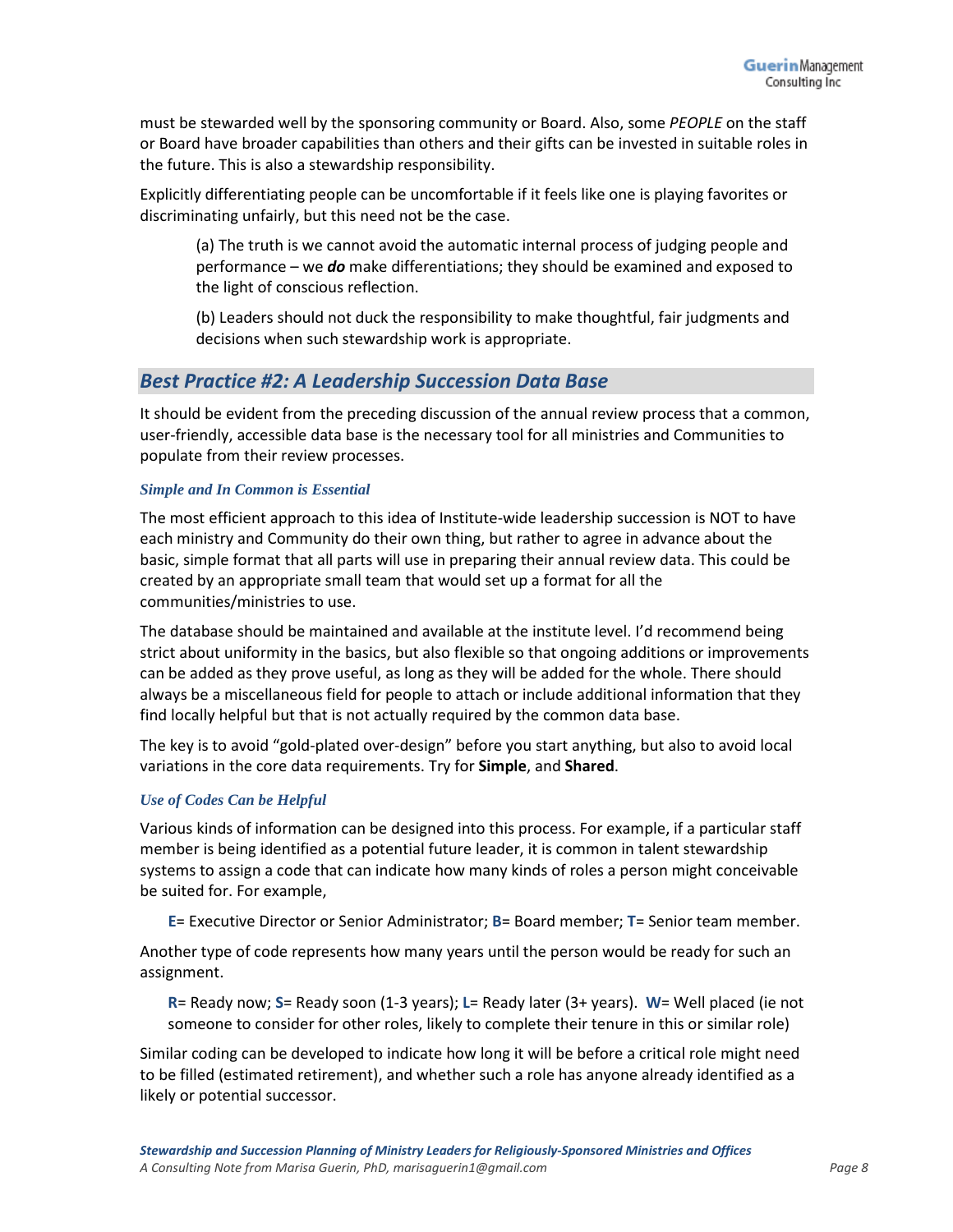Once an annual review practice for leadership succession purposes has become familiar and experienced as valuable, it is not uncommon for leaders to expand it as a full review of human resource issues. For example, local ministries and communities might start to include review and action planning for individuals who are not candidates for further leadership but who should be further developed, and individuals whose performance might be problematic or whose roles have become obsolete. A regular context for thoughtful stewardship of people resources can prevent some smaller issues from becoming larger ones.

# *Best Practice #3: Proactive Planning*

Once an organization decides to pay attention as a system to the leadership succession processes within it, and once it has invested the time to put in place a data base and an annual review process, **then** the potential for true proactive people planning comes into being. It doesn't replace any existing structures – but it provides support and improves sustainability.

What larger organizations do, generally, is to ensure that there are periodic peopledevelopment meetings (quarterly or monthly) in addition to the one required annual review. These more frequent meetings of senior leaders enable them to work with each other on specific anticipated openings or human resource issues.

However, even without adding anything beyond the annual review process and the resultant information based, the following are some examples of the potential planning opportunities:

#### *Traction on Plans for Local Leadership Succession*

Established ministries sponsored by the institute can be supported in going beyond good intentions and/or worries about future leadership succession. Board members can advocate for proactive succession plans, and leadership can broker information about people and offer encouragement across the ministries they steward.

#### *Attentive Transition to Lay Leadership*

Established ministries will be helped across the vulnerable threshold that occurs when they are ready to have a vowed member/founder be succeeded by a lay person.

#### *Accurate Prospects for New Ministries*

The prospects for new, fragile, and innovative ministry efforts can be more realistically assessed if there is access to knowledge about how many vowed members and how many lay persons might be available and interested in joining the effort.

#### *Increased Communication Power*

Avenues will exist for reaching a large base of committed people, especially coministers, when a ministry need surfaces.

#### *Clearer Goals for Lay Leadership Formation*

The "supply side" list of people who are ready and interested in leadership for ministry will be instructive.

If it is too **small** for the range of key roles that you anticipate needing to be filled in the next few years, then you have a data-based impetus and direction for your leadership formation and recruitment efforts for lay co-ministers.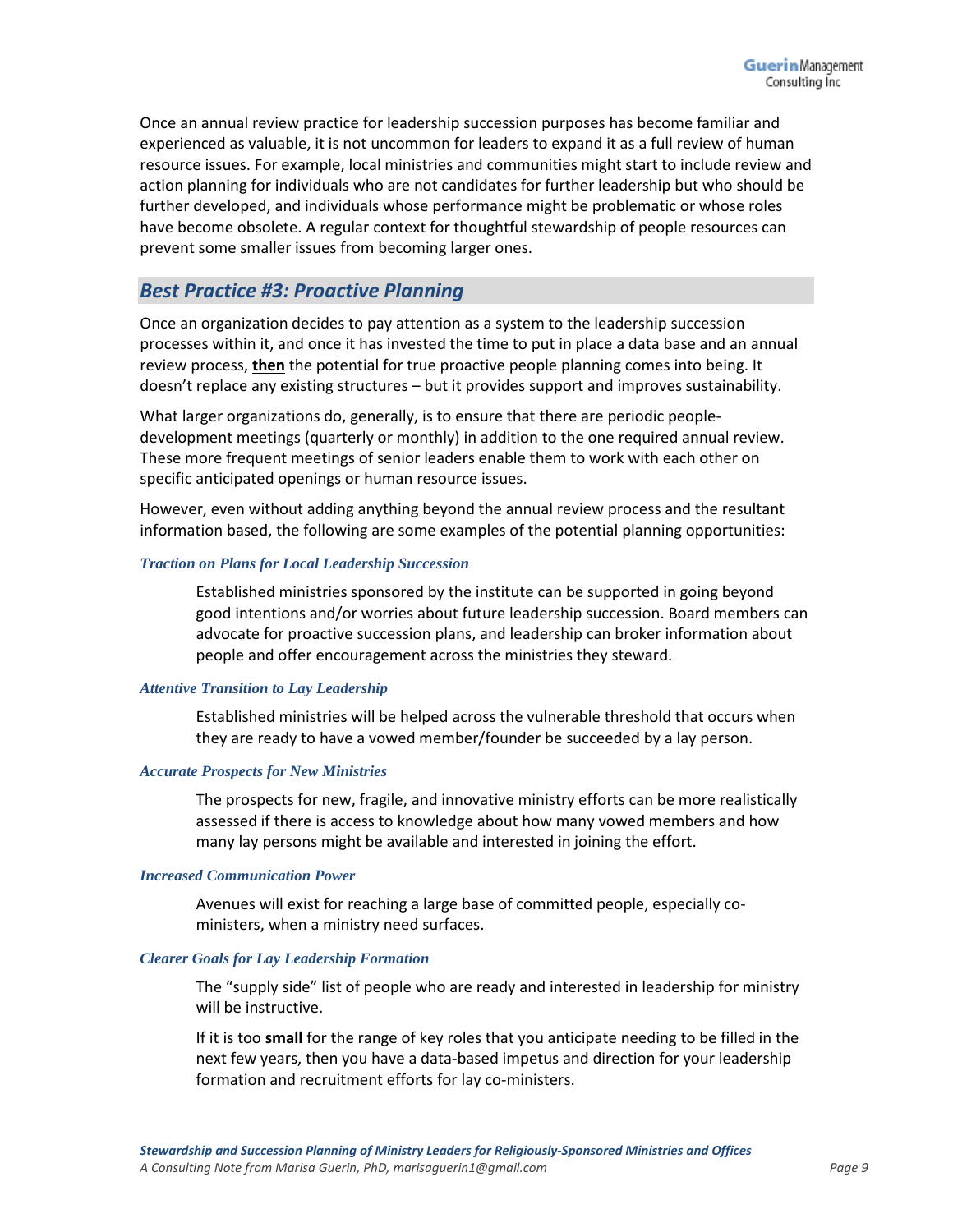On the other hand, if your pool of potential lay leaders is surprisingly **large** in light of your ministry openings, then you have a boon to steward well. If this were to be true, it would be liberating to the energies of community leaders, who would begin to have some visibility to the world of people committed to the ministry that goes beyond the vowed membership.

Until you have the data, you have only impressions.

#### *Growth for Persons in the Ministry*

The experience of being reviewed annually by a superior for one's potential and further development is usually positive for ministry colleagues. It may cultivate the potential for deeper commitment in persons who have not given it specific thought, and it provides colleagues with a sense of support and belonging to the larger mission.

#### *Stimulus for Organized Board Recruitment*

If you decide to include key Board leadership roles in your system, the process may stimulate more organized efforts to recruit strong Board members from local communities. Unless a ministry is regional in nature, Board members are most valuable if they are local to the ministry. On the other hand, institute level board succession planning might be very effectively supported through a data base of local Board members with the potential for further leadership.

#### *More Informed Spiritual and Professional Formation for Vowed Members*

The experience of an annual review can create a new and more acceptable method for members to engage with one another and with leadership regarding their own paths in ministry. It is not intended as a method for assigning members – but it can bring the needs of the common mission into view as data to inform the process of discernment that individual members and leaders go through to determine next steps in learning and in ministry.

#### *Summary*

- **EXECT** Leadership that is formed in the charism will be increasingly important as lay leaders take on sustaining the charism of religiously sponsored ministries.
- Current methods of leadership succession tend to rely on local knowledge, personal networks, and a few communication channels.
- Networking methods are trusted but not very efficient and may not be able to foster desired diversity.
- Without the right information and a way to access it, ministries are blind to the persons who might be available to fill leader spots, and ministry persons are blind to the ministries that might need their talents.
- **Talent stewardship and leadership succession processes used by large organizations** could be adapted successfully to address ministry needs.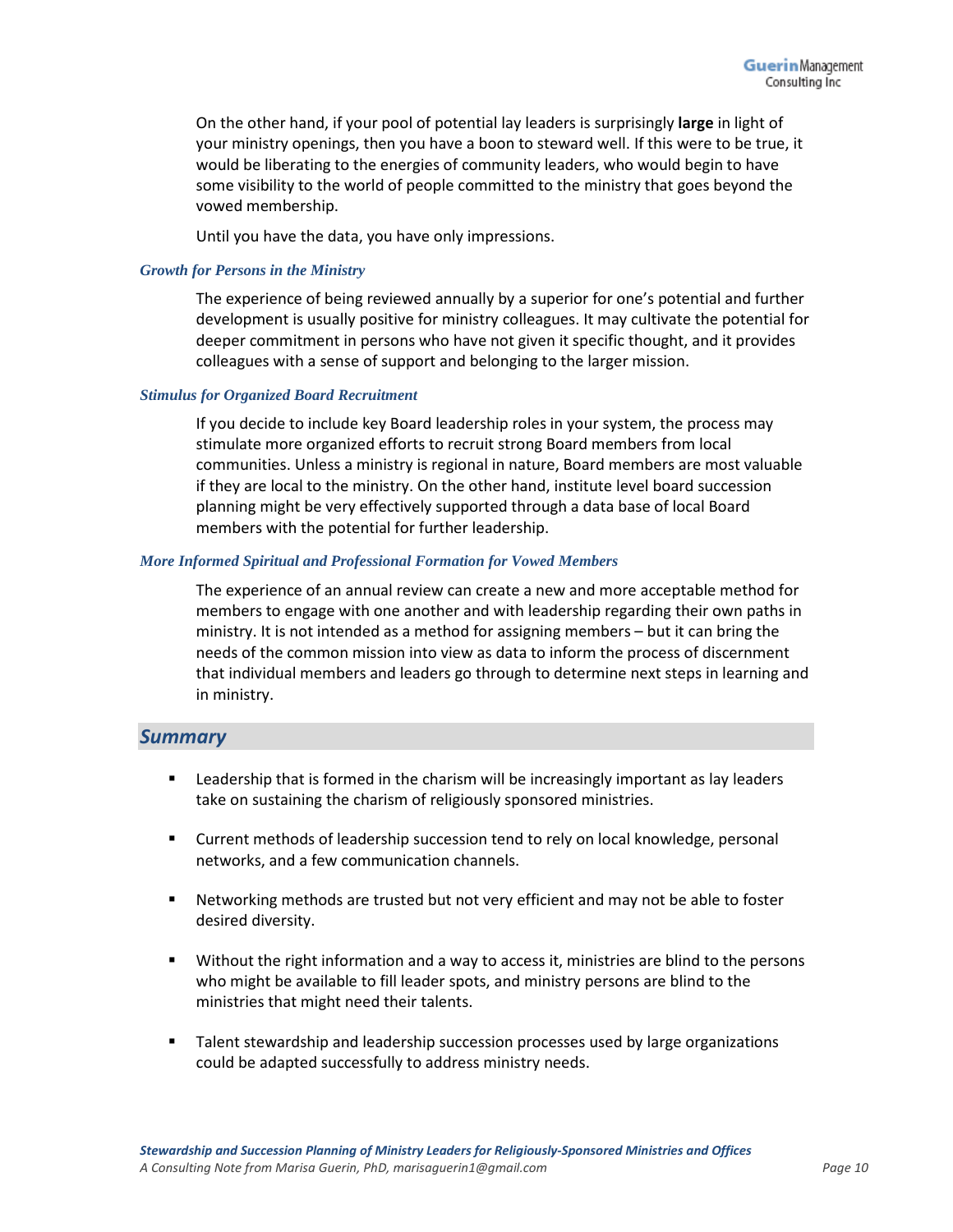- Three best practices are worth considering. Other bells and whistles could be added later, but a good start doesn't require much more than time.
- **The main recommendation is an annual process of leadership succession review that** occurs first at the level of each ministry, then at the intermediate level if it exists, then at the level of the institute.
- An evergreen, annually updated data based is the product of such reviews and provides all parties with access to relevant information when leader roles must be filled.
- **The third practice that becomes possible if the first two are implemented is proactive** planning for the people dimension in many dimensions of ministry.

Please know that I fully understand the difference between the more organic and communal culture/identity of religious congregations versus those of a corporation or big nonprofit. If the sample diagram I have attached arouses some resistance, please hang in there with it for a little while. Maybe the boxes can become circles  $\mathbb{C}$ . The truth of the matter is that ministries are organizations that have to fulfill certain purposes, so disciplined methods of stewardship are entirely appropriate, and can be implemented with grace and personal warmth.

I wish you good luck!

# **Marisa Guerin**

For further conversation: [marisaguerin1@gmail.com](mailto:marisaguerin1@gmail.com) [www.guerinconsulting.com](http://www.guerinconsulting.com/) 215-990-6186 4621 Osage Ave, Philadelphia PA 19143